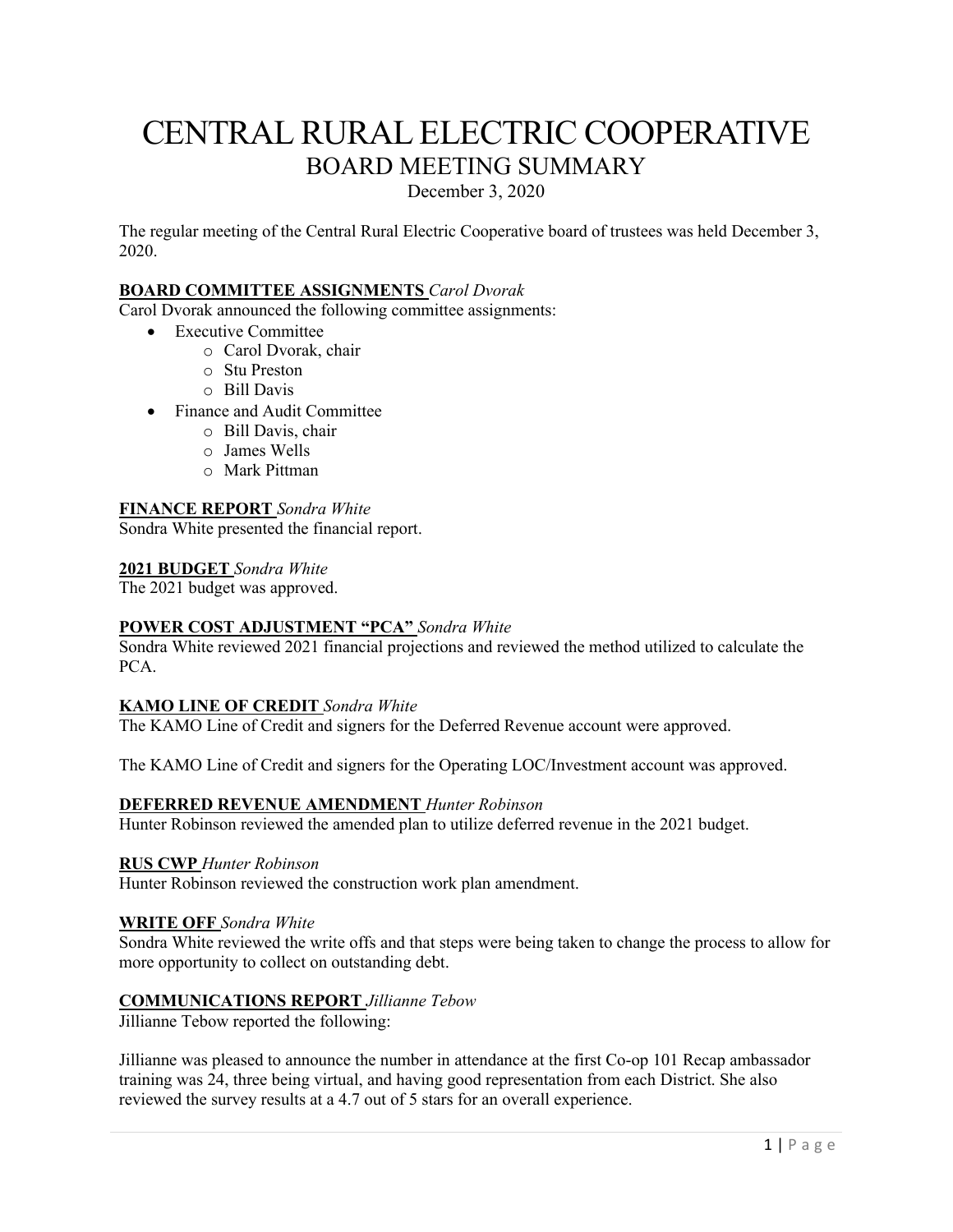She reviewed communications that will be sent out for Capital Credits as well as engagement strategies for getting our members involved with Central Rural Electric Cooperative.

Jillianne presented a tentative schedule for the following engagement meetings:

- Ambassador Training
- Central Chat
- Kilowatts & Brats
- Kids Co-op Play
- District Elections
- Annual Meeting

Jillianne also reported the three following awards central received at the MR/PR Conference at OAEC:

- Best Newsletter Layout and Design
- Best Annual Report(for a large Cooperative)
- Best Website(for our new Foundation website)

### **MAINTENANCE REPORT** *Jackie Berna*

Jackie Berna presented the Maintenance Report update.

#### **SAFETY REPORT** *Hunter Robinson*

Hunter Robinson reviewed the Safety Report.

#### **CEO'S REPORT** *Hunter Robinson*

Hunter Robinson presented the CEO report.

Hunter reviewed the outage restoration timeline from October along with past ice storms showing a comparative review of major past events to further enhance our outage duration prediction models.

He recognized Central Employees and Mutual Aid Crews for all their hard work during the recent ice storm, presenting items that will be given to employees as well as mutual aid crews that helped throughout the outages.

Hunter shared an update on the following:

- Pole Attachments
- Ag Credit
- Fiber Project

Shared Services Agreement Summary

Mark Prather explained what fiber is and demonstrated how it works.

#### **CENTRANET REPORT** *Hunter Robinson*

Hunter Robinson presented an update for Centranet.

### **COLLEGE OF AGRICULTURE UPDATE** *Thomas Coon*

Dean Tom Coon presented an update on the Ferguson College of Agriculture.

### **LEGAL REPORT** *Max Myers*

Max Myers presented the legal report to the Board of Trustees.